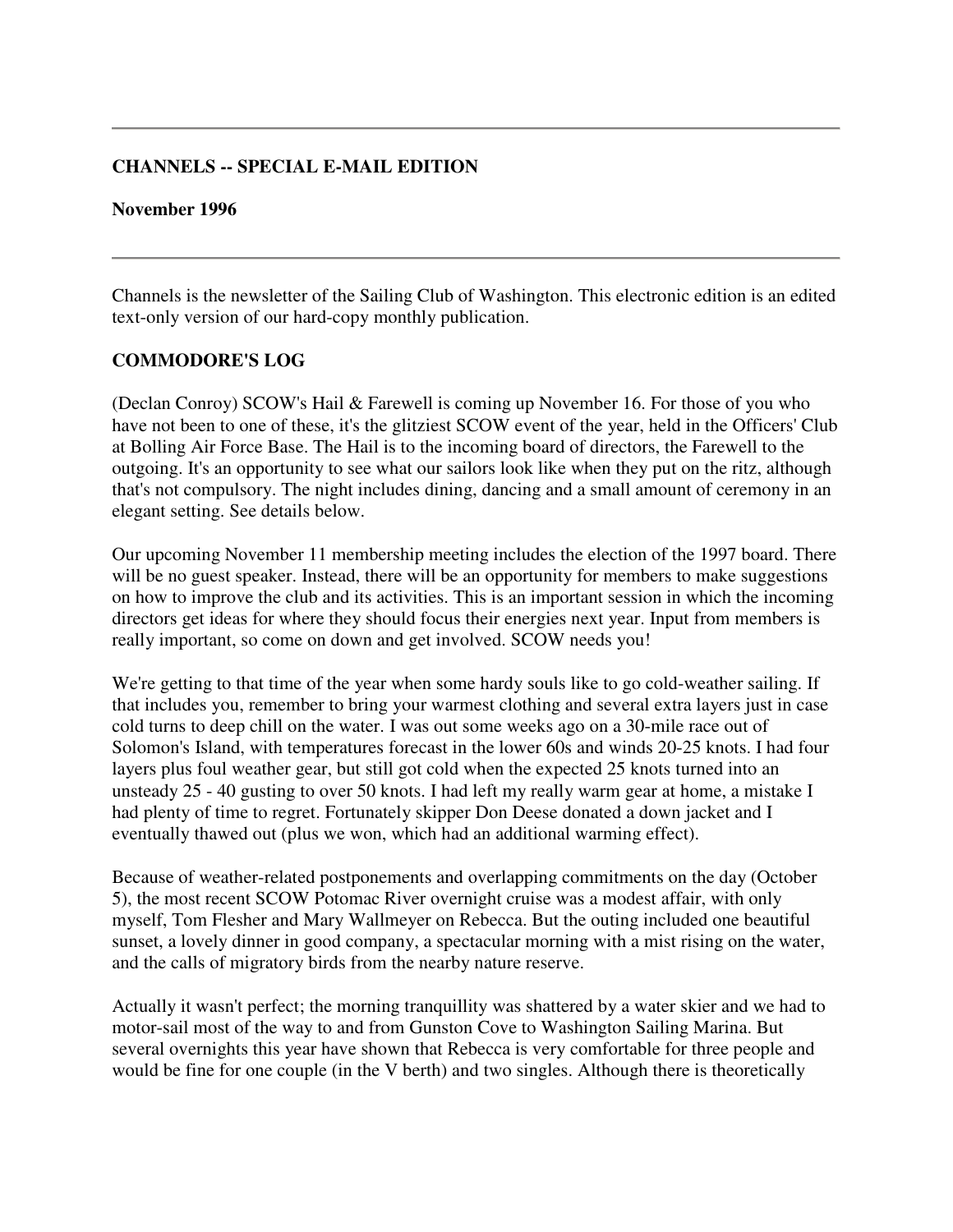bunk space for two others, there is the question of where to stow gear if all the bunk space is taken. Even with three, gear has to go out into the cockpit to give any comfort below.

A final Potomac River overnight is tentatively scheduled for November 9--10, subject to demand. I will be out of town for this, so we will need a cruise-master as well as some hardy crew. Rebecca has a stove for making the essential hot drinks. But anyone thinking of going will need to plan for staying warm.

### **SCOW'S ALSO RAN ALSO RAN**

(Anne LaLena) The day of the big race dawned gray and windy. Surely a storm was afoot. Nevertheless, 11 hardy skippers and crew showed up Sept. 28th for SCOW's Also-Ran Regatta in boats ranging from a 25-foot McGregor to a frisky Laser. Ben and Jean Ackerman showed up with two full Flying Scots full of determined Special Olympians. Tom Beachem jetted in from Atlanta set on winning in Psycho with his trusty crew against challenger Marcia GreenÕ s Time Sweep and other rivals. Mike Geissinger sailed his San Juan 21-foot racer two days and two nights to arrive in time for the race.

But the best laid plans of mice, men, and sailors go astray. Winds that grew to 20 knots to 25 knots with roiling waters topped by thick white caps and front warnings conspired to make SCOW' s race committee postpone the race one week, deeming caution the better part of valor.

Neptune did not repeat his performance. Sunny skies Oct. 5th and a strong but capricious breeze fueled a tight race. Strategy and analysis as well as luck and skill were demanded and demonstrated by the committed racers.

#### AND THE WINNERS WERE:

Flying Scot Division:

First Place: Boat: Suzie Q, Skipper: Stuart Ullman, Crew: Gage Ullman, Monica Maynard.

Second Place: Boat: Dansweida, Skipper: Joe DePoorter, Crew: Susan Kaufman, Tom Flesher.

Third Place: Boat: Ms Ellie, Skipper: Dan McClafferty, Crew: Bill Barnhards, Mike Jenner.

Big Boat Division:

First Place: Boat: Second Wind (25 ft McGregor), Nelson Pacheco, Crew Dudley Leath (in fact the two divisions raced together, but a separate award solved a handicapping problem).

SCOW extends its deep appreciation to the Potomac River Sailing Association for the use of its race materials and rescue boat. In particular, PRSA Commodore Daphne Byron and valuedmember Chris Bolton contributed time, effort and sage advice.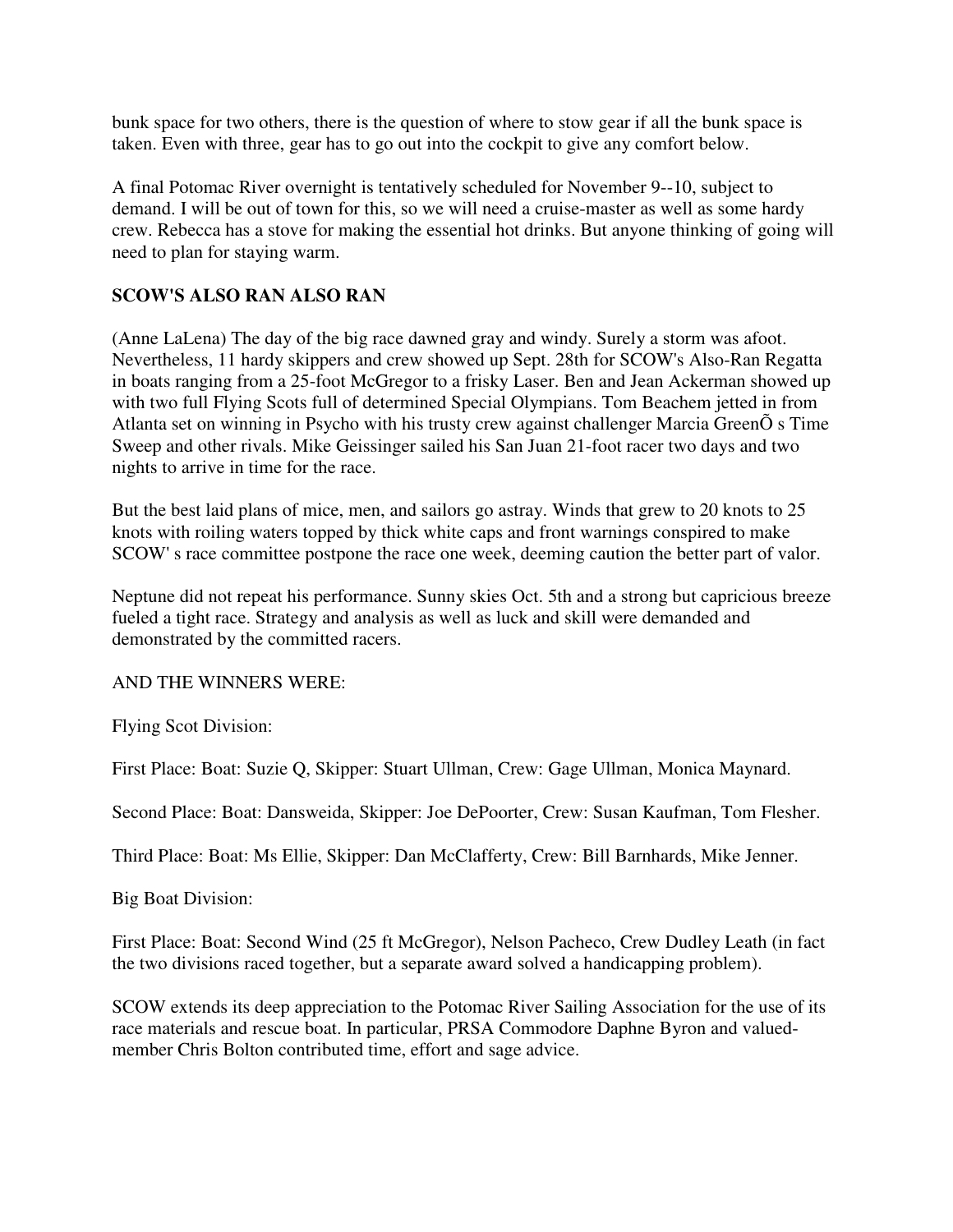SCOW also thanks Ben Ackerman, Barbara and Stuart Ullman and Don Deese for their very generous donations of time, expertise and effort that helped out in too many pinches.

Special thanks go to race committee chairman Declan Conroy, race committee member George Umberger, Scott Janes, Marcia Greene, Cathy Cox and even a non-SCOW member who went out of his way to provide needed information for the race.

# **CAN YOU CREW TO THE BAHAMAS THIS WINTER?**

(Ron Heilig) We're heading to the Bahamas for the winter, and weÕre looking for some company. Our course will cover Tampa to Miami via the Ochachobee Water Way, then over to Nassau. Once in the Bahamas, weÕll go down the Exuma Chain to Georgetown Great Exuma. Our current plan is to leave Tampa in the first week of January, 1997, and return to Florida in April or May, weather permitting. Interested? Contact Ron Heilig of Debby Jonas. Home 703- 916-9386. DebbyÕs work 703-287-8357.

### **1996 HAIL AND FAREWELL**

(Jerry Seinwill) Believe it or don't: SCOW Sailors clean up real good! Those scruffy sailors on Flying Scots with ragged-ass cutoffs and politically incorrect tees are the same highly polished and spiffily attired yachtspersons doing the Minuet and Macarena in the elegant Potomac Room of the Bolling AFB Officers' Club.

Join them, be there, do that, at the 1996 Hail and Farewell. Saturday, November 16. Entree choice of Roast Beef au jus or Flounder Stuffed with Crab. Cash Bar opens at six, dinner chimes sound at seven, dancing thereafter, whatever. Cost \$30.

Maximum guest number: 100. Reserve NOW. Minimum number: 85--or SCOW goes in the red, belly-up, deep six, Davy Jones, sell the Scots, mortgage the Commodore.

Send your reservation form, with check payable to SCOW, to Susan Berman, 5403 41st Street NW, Washington, DC 20015. For info call Susan Berman: 202-244-5537.

### **POTOMAC EQUINOX = HOLIDAY RAFT-UP**

(Jerry Seinwill) December 8th marks the end of the 1996 SCOW Social Season and the start of the 1996 SCOW Holiday Season. Drink out the old and eat in the new at SCOW's 1996 HOLIDAY RAFT-UP, again this year in the Seasonally-Splendid Clubhouse of the Colonies of McLean.

Y'all come, y'all bring food. SCOW roasts a flock of turkeys and provides the munchies and moonshine (beers, wines, sodas and liquid leftovers from parties past). Find your festive holiday duds and fix your favorite holiday dish. Cost is \$0.00, price of admission is your best holiday dish.